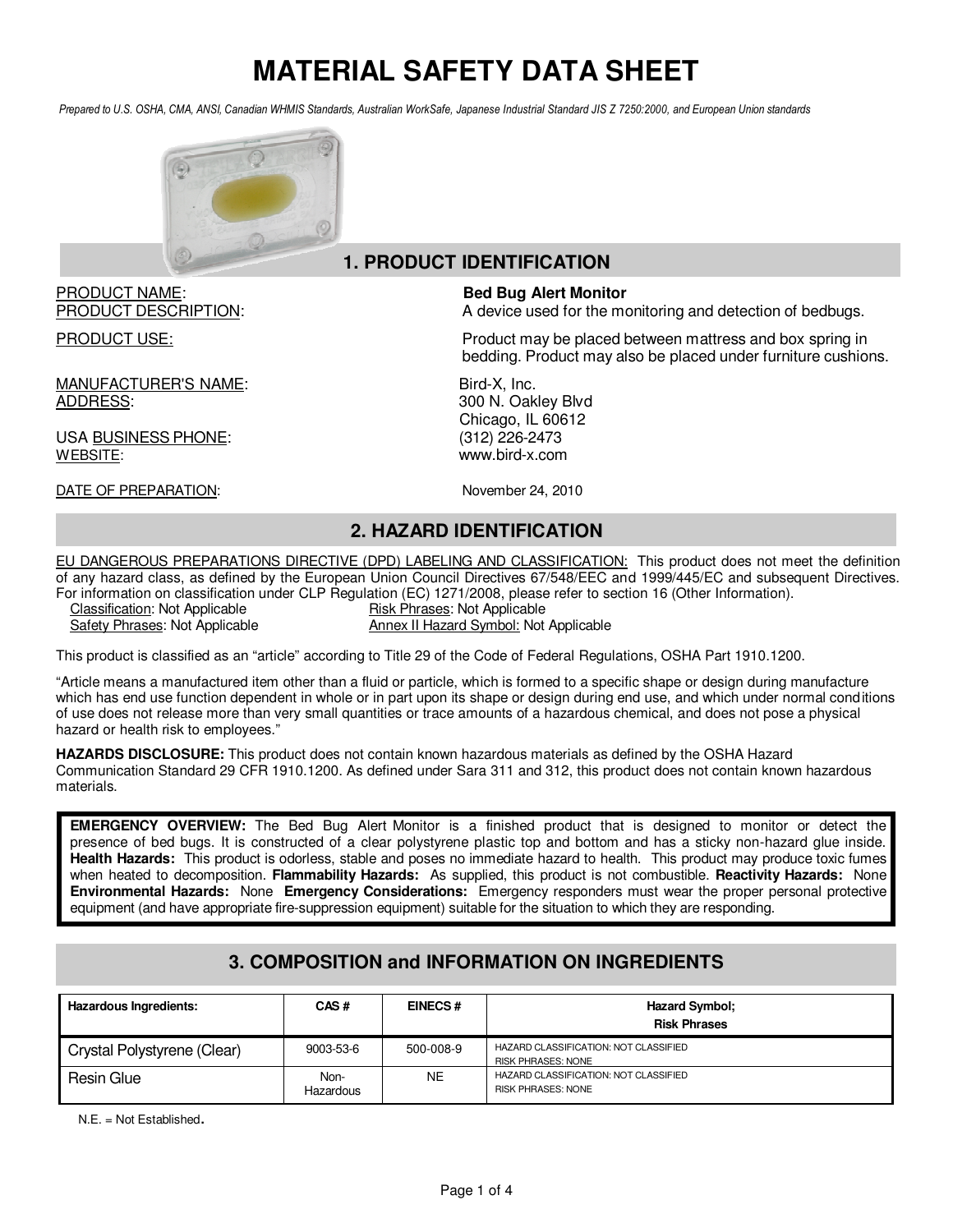ALL WHMIS required information is included in appropriate sections based on the ANSI Z400.1-2004 format. This product has been classified in accordance with the hazard criteria of the CPR and the MSDS contains all the information required by the CPR, EU Directives and the Japanese Industrial Standard JIS Z 7250: 2000.

See Section 15 for full text of Ingredient Risk Phrases and Safety Phrases

#### **4. FIRST-AID MEASURES**

Contaminated individuals of chemical exposure must be taken for medical attention if any adverse effect occurs. Rescuers should be taken for medical attention, if necessary. Take copy of label and MSDS to health professional with contaminated individual.

**SKIN EXPOSURE:** Not expected as a result of exposure to finished product.

**EYE EXPOSURE:** Not expected as a result of exposure to finished product.

**INHALATION:** Not expected as a result of exposure to finished product.

**INGESTION:** Routine installation of this product is not expected to cause any situation which could lead to ingestion.

**MEDICAL CONDITIONS AGGRAVATED BY EXPOSURE:** None known.

**RECOMMENDATIONS TO PHYSICIANS:** Treat symptoms and eliminate overexposure.

#### **5. FIRE-FIGHTING MEASURES**

**FLASH POINT:** Not Applicable (Combustible Solid)

**AUTOIGNITION TEMPERATURE:** Not Applicable

**FLAMMABLE LIMITS (in air by volume, %):** Lower NA Upper NA

**FIRE EXTINGUISHING MATERIALS:** Use fire extinguishing materials appropriate for surrounding fire including water spray (for cooling), dry extinguishing media, carbon dioxide, foam.

**UNUSUAL FIRE AND EXPLOSION HAZARDS:** This product has no unusual fire or explosion hazards.

Explosion Sensitivity to Mechanical Impact: Not Sensitive

Explosion Sensitivity to Static Discharge: Not Sensitive

**SPECIAL FIRE-FIGHTING PROCEDURES:** Incipient fire responders should wear eye protection. Structural firefighters must wear Self-Contained Breathing Apparatus and full protective equipment. Isolate materials not yet involved in the fire and protect personnel. Move containers from fire area if this can be done without risk; otherwise, cool with carefully applied water spray. If possible, prevent runoff water from entering storm drains, bodies of water, or other environmentally sensitive areas. Hazard Scale: **0** = Minimal **1** = Slight **2** = Moderate

**FI AMMABILITY 0 0 × 0** -- **OTHER REACTIVITY** 

**NFPA RATING**

**3** = Serious **4** = Severe

## **6. ACCIDENTAL RELEASE MEASURES**

**SPILL AND LEAK RESPONSE:** Pick-up for re-use or recycle.

## **7. HANDLING and STORAGE**

**WORK PRACTICES AND HYGIENE PRACTICES:** Use appropriate personal protective equipment during handling. Protect against physical damage. Observe good hygiene practices.

**STORAGE AND HANDLING PRACTICES:** Store product in a cool, dry location, away from sources of intense heat.

#### **8. EXPOSURE CONTROLS - PERSONAL PROTECTION**

**VENTILATION AND ENGINEERING CONTROLS:** Use with adequate ventilation to ensure exposure levels are maintained below the limits provided below.

**EXPOSURE LIMITS/GUIDELINES:**

| <b>Chemical Name</b> | $ACGIH-TIV$ | <b>OSHA</b><br>PEL's | <b>NIOSH-TLV's</b> | <b>Other</b> |
|----------------------|-------------|----------------------|--------------------|--------------|
| All Components       | <b>NE</b>   | NE                   | <b>NE</b>          | <b>NE</b>    |

NE = Not Established. NIC = Notice of Intended Change See Section 16 for Definitions of Terms Used.

Currently, International exposure limits are not established for the components of this product. Please check with competent authority in each country for the most recent limits in place.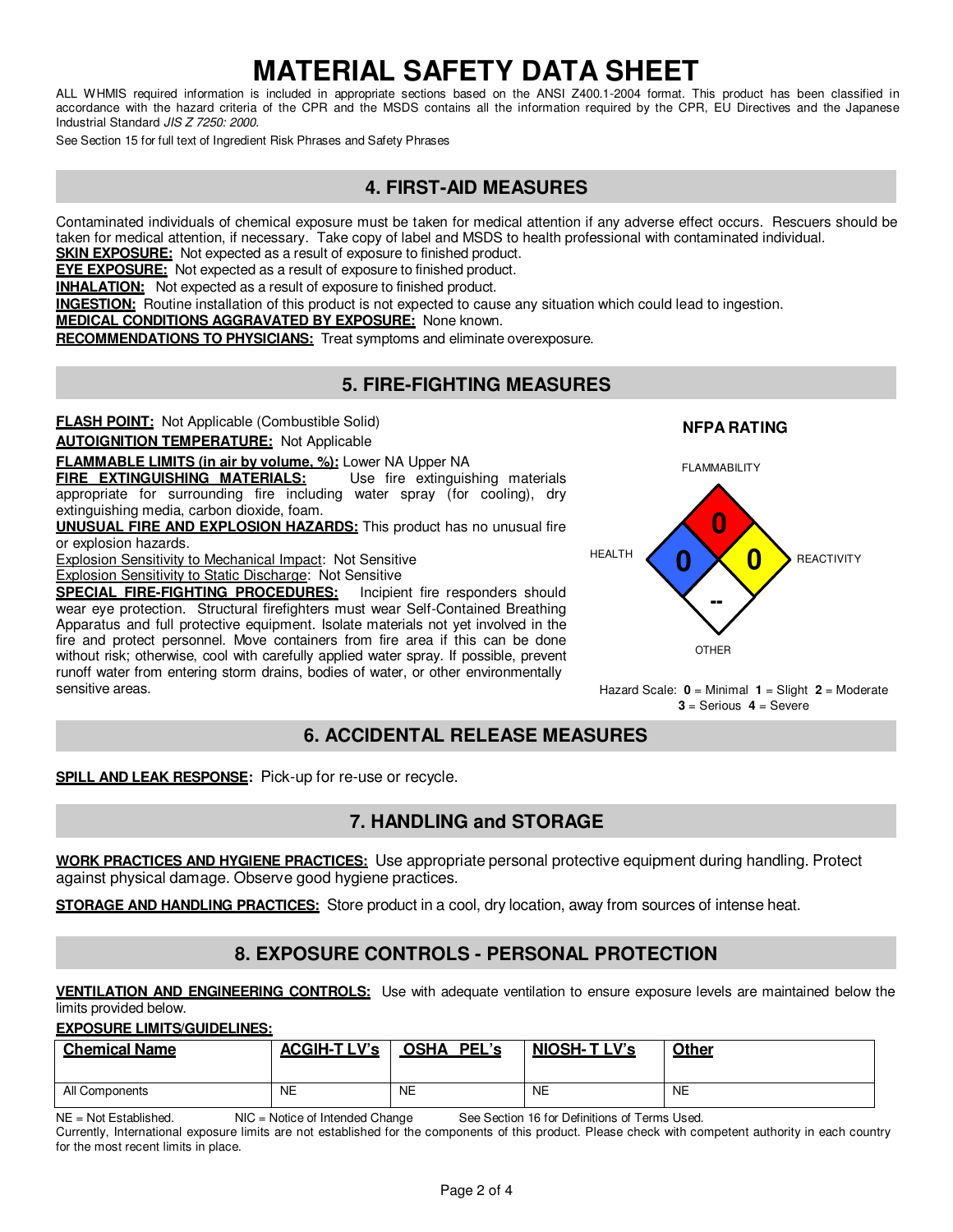The following information on appropriate Personal Protective Equipment is provided to assist employers in complying with OSHA regulations found in 29 CFR Subpart I (beginning at 1910.132) or equivalent standard of Canada, or standards of EU member states (including EN 149 for respiratory PPE, and EN 166 for face/eye protection), and those of Japan. Please reference applicable regulations and standards for relevant details.

**RESPIRATORY PROTECTION:** Respiratory protection is not needed for finished product. If necessary, use only respiratory protection authorized in the U.S. Federal OSHA Respiratory Protection Standard (29 CFR 1910.134), equivalent U.S. State standards, Canadian CSA Standard Z94.4-93, the European Standard EN149, or EU member states. Oxygen levels below 19.5% are considered IDLH by OSHA. In such atmospheres, use of a full-facepiece pressure/demand SCBA or a full facepiece, supplied air respirator with auxiliary selfcontained air supply is required under U.S. Federal OSHA's Respiratory Protection Standard (1910.134-1998) or the regulations of various U.S. States, Canada, EU Member States, or those of Japan. Air-purifying respirators with dust/mist/fume filters are recommended if operations may produce mists or sprays from this product.

**EYE PROTECTION:** Not needed for finished product. If necessary, refer to U.S. OSHA 29 CFR 1910.133, Canadian Standards, and the European Standard EN166, Australian Standards, or relevant Japanese Standards.

**HAND PROTECTION:** Not needed for finished product. If necessary, refer to U.S. OSHA 29 CFR 1910.138, the European Standard DIN EN 374, the appropriate Standards of Canada, Australian Standards, or relevant Japanese Standards.

**BODY PROTECTION:** Not needed during normal use. If necessary, refer to appropriate Standards of Canada, or appropriate Standards of the EU, Australian Standards, or relevant Japanese Standards. If a hazard of injury to the feet exists due to falling objects, rolling objects, where objects may pierce the soles of the feet or where employee's feet may be exposed to electrical hazards, use foot protection, as described in U.S. OSHA 29 CFR 1910.136.

# **9. PHYSICAL and CHEMICAL PROPERTIES**

**VAPOR DENSITY:** Not Applicable **EVAPORATION RATE (n-BuAc=1):** Not applicable **SPECIFIC GRAVITY @ 20C:** Not Applicable **WATER ABSORPTION:** 0.0% **VAPOR PRESSURE, mm Hg @ 20°C (68F):** Not Applicable **pH:** Not Applicable **ODOR THRESHOLD:** No Odor **APPEARANCE, ODOR and COLOR:** This product is clear solid plastic box

## **10. STABILITY and REACTIVITY**

**STABILITY**: Stable.

**DECOMPOSITION PRODUCTS:** May yield irritating gases with oxides of carbon. Toxic fumes and dark smoke yields when burnt. **MATERIALS WITH WHICH SUBSTANCE IS INCOMPATIBLE:** None known

**POSSIBILITY OF HAZARDOUS REACTIONS:** Will not occur. **CONDITIONS TO AVOID:** None known

#### **11. TOXICOLOGICAL INFORMATION**

**TOXICITY DATA:** The specific toxicology data available for components greater than 1% in concentration are as follows. No Data Available

**SUSPECTED CANCER AGENT:** The components of these products are listed by the agencies tracking the carcinogenic potential of chemical compounds as follows: **NONE**

**IRRITANCY OF PRODUCT:** None known.

**SENSITIZATION TO THE PRODUCT:** These products are not known to cause human skin or respiratory sensitization.

## **12. ECOLOGICAL INFORMATION**

ALL WORK PRACTICES MUST BE AIMED AT ELIMINATING ENVIRONMENTAL CONTAMINATION.

**PERSISTENCE/DEGRADABILITY:** No data for this product.

**ENVIRONMENTAL STABILITY:** Not applicable for this product.

**BIOACCUMULATION/ACCUMULATION:** Not applicable for this product.

## **13. DISPOSAL CONSIDERATIONS**

**PREPARING WASTES FOR DISPOSAL:** Waste disposal must be in accordance with appropriate U.S. Federal, State, and local regulations, those of Canada, Australia, EU Member States and Japan.